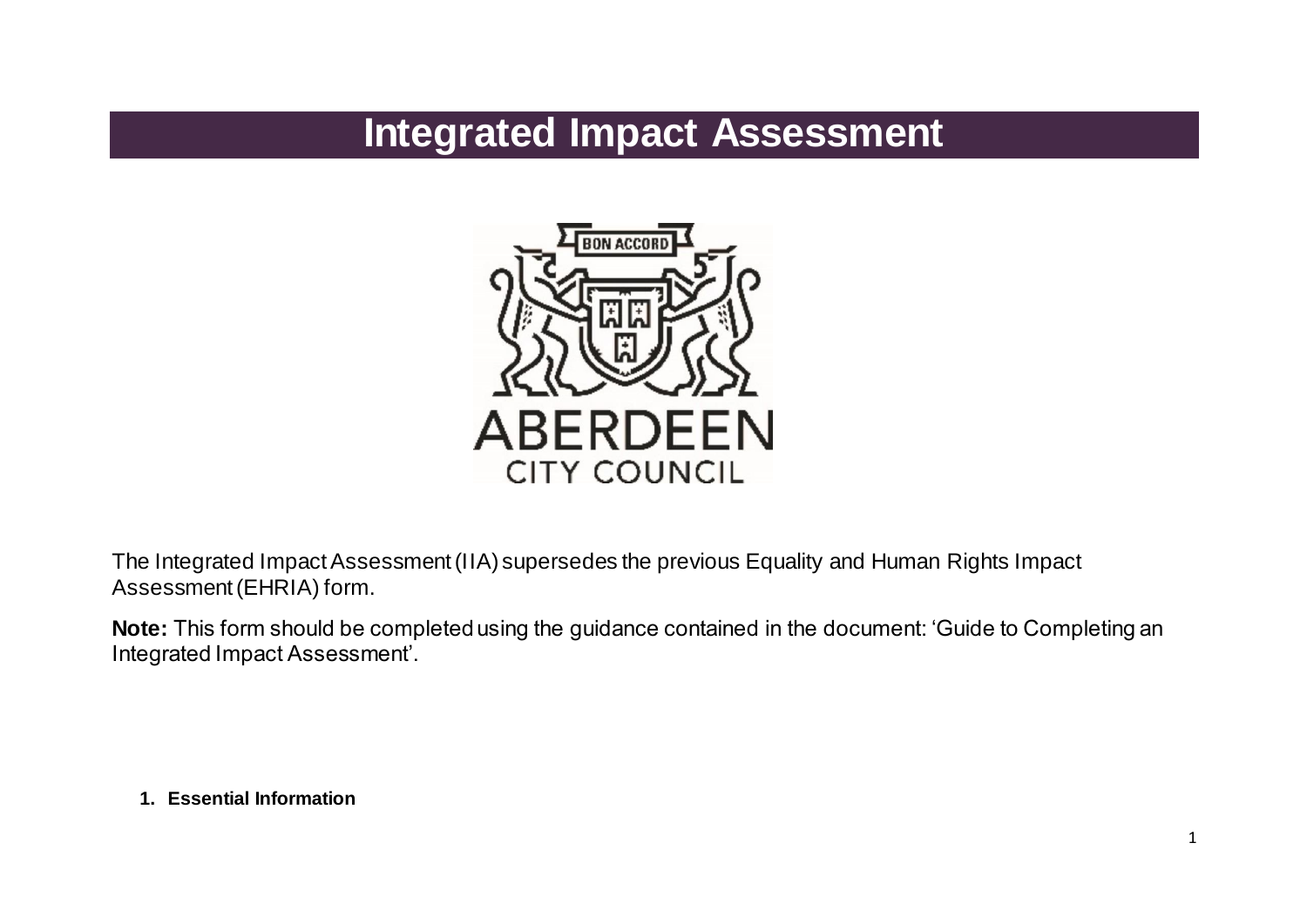#### **1.1 Purpose**

Aberdeen City Council wants Aberdeen to be a place where all people can prosper. We want everyone in Aberdeen to have fair opportunities regardless of their background and circumstances. The aim of this assessment is to allow you to critically assess:

- the impact a proposal will have on different communities.
- whether Aberdeen City Council is meeting its legal requirements in terms of [Public Sector Equality Duty,](https://www.equalityhumanrights.com/en/advice-and-guidance/public-sector-equality-duty) Equality [Outcomes](https://www.aberdeencity.gov.uk/sites/default/files/2017-10/Equality_Outcomes_and_Mainstreaming_Report_2017-21.pdf) and [Human Rights;](https://www.equalityhumanrights.com/en/human-rights/human-rights-act)
- whether [Children's Rights](https://www.unicef.org.uk/what-we-do/un-convention-child-rights/) have been impacted;
- whether [Socio-economic disadvantage](https://www.gov.scot/publications/fairer-scotland-duty-interim-guidance-public-bodies/pages/2/) is reduced;
- whether any measures need to be put in place to ensure any negative impacts are eliminated or minimised.

### **1.2 Background / Essential Information**

| Title*<br>Name your business case, policy,<br>strategy or proposal (including<br>budget proposals) | A Guide to Planning Consents for the Aberdeen Inner-City Multis |
|----------------------------------------------------------------------------------------------------|-----------------------------------------------------------------|
| Function*                                                                                          | Commissioning                                                   |
| Cluster*                                                                                           | <b>Strategic Place Planning</b>                                 |
| Date of assessment*                                                                                | 09/05/2022                                                      |
| Date of committee                                                                                  | 26 May 2022                                                     |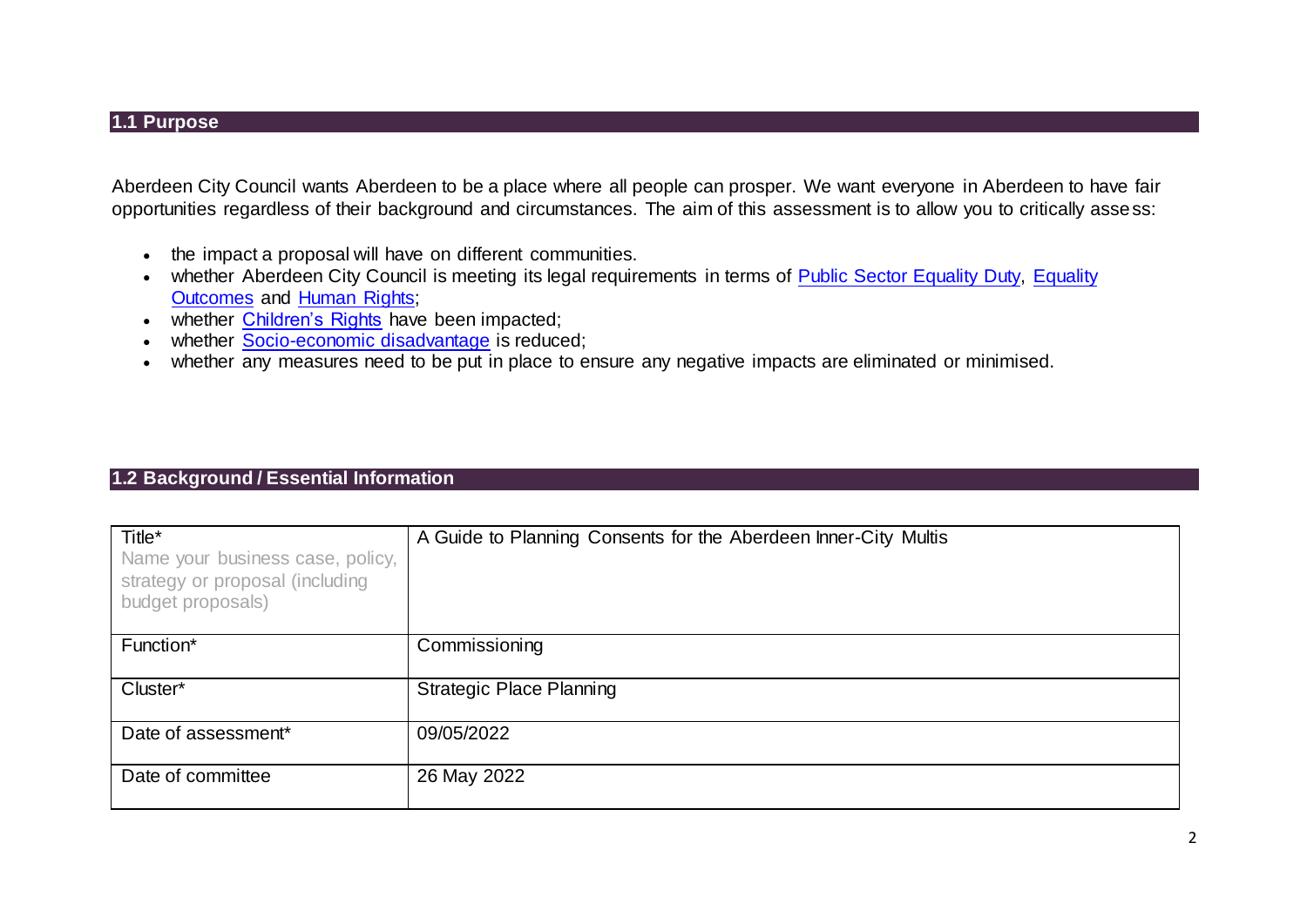| Lead Officer 1* | Sepideh Hajisoltani |
|-----------------|---------------------|
| Lead Officer 2  | Ross Wilson         |
| Chief Officer*  | David Dunne         |

| Brief description of proposal<br>(including intended outcomes and<br>purposes) * | • To clarify the implications of Historic Environment Scotland (HES) decision to list 5<br>of the Aberdeen multi-storey buildings and to provide advice on Planning Consent<br>for these buildings.<br>• To answer some anticipated questions from those who live in, and care fore the<br>listed multis. |
|----------------------------------------------------------------------------------|-----------------------------------------------------------------------------------------------------------------------------------------------------------------------------------------------------------------------------------------------------------------------------------------------------------|
| State who is, or may be affected                                                 | The proposed revised guidance documents will affect, employees, service users and                                                                                                                                                                                                                         |
| by this proposal and how*                                                        | members of the public and anyone interested in the topic of listed modern multis.                                                                                                                                                                                                                         |

## **2. Human Rights**

## **Human Rights**

Does the proposal have an impact on **Human Rights**? Select all that apply, then record relevant impacts.

|  |  | <b>Positive</b><br><b>impact</b> | <b>Negative impact</b> | <b>Neutral impact</b> |
|--|--|----------------------------------|------------------------|-----------------------|
|--|--|----------------------------------|------------------------|-----------------------|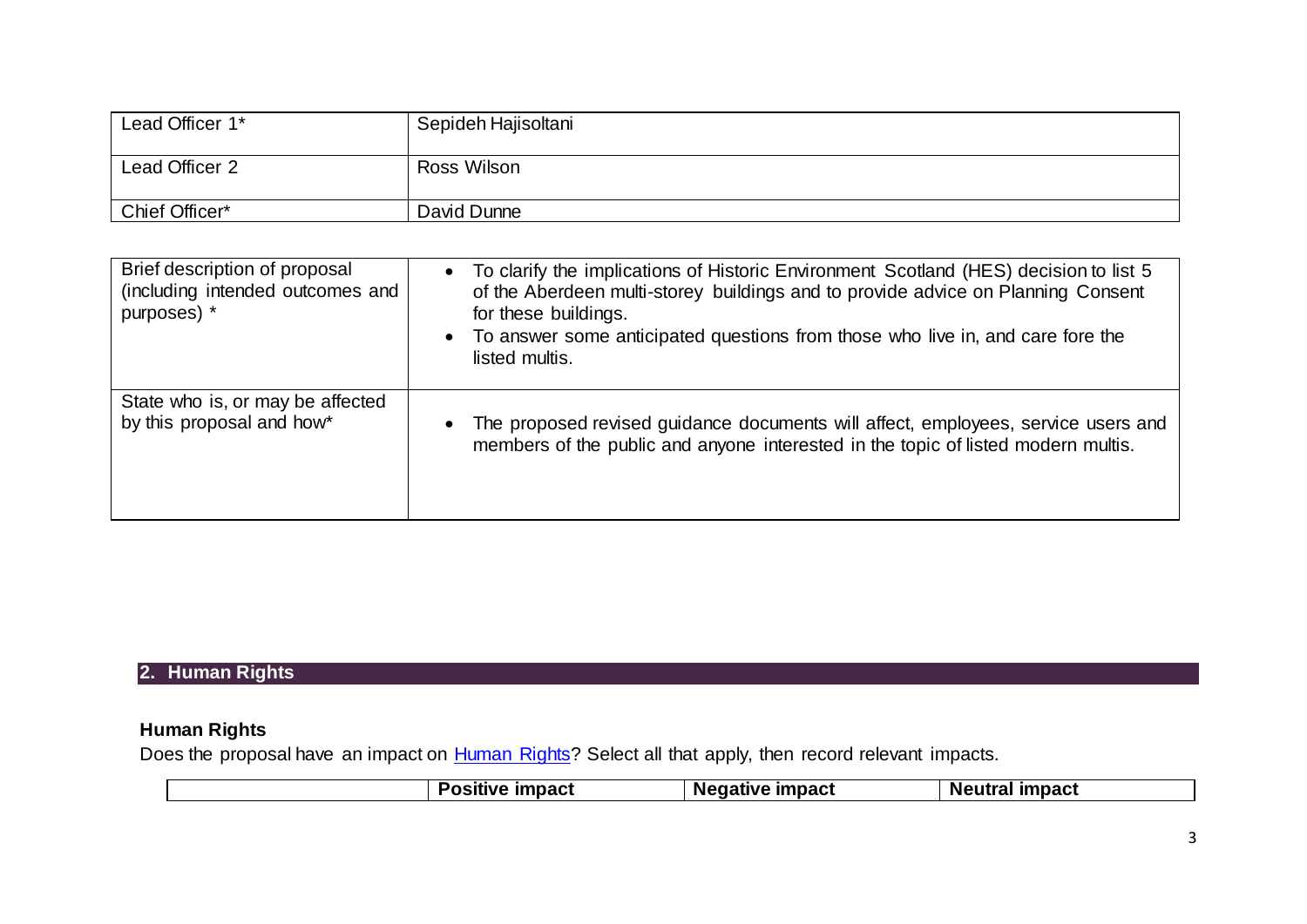| <b>Article 6</b><br>Right to a fair and public<br>hearing                                       |  | $\boldsymbol{\mathsf{X}}$ |
|-------------------------------------------------------------------------------------------------|--|---------------------------|
| <b>Article 7</b><br>No punishment without law                                                   |  | $\boldsymbol{\mathsf{x}}$ |
| <b>Article 8</b><br>Right to respect for private<br>and family life, home and<br>correspondence |  | $\boldsymbol{\mathsf{x}}$ |
| <b>Article 9</b><br>Freedom of thought,<br>conscience and religion                              |  | $\mathbf{x}$              |
| <b>Article 10</b><br>Freedom of expression                                                      |  | $\boldsymbol{\mathsf{x}}$ |
| <b>Article 11</b><br>Freedom of assembly and<br>association                                     |  | $\boldsymbol{\mathsf{x}}$ |
| <b>Article 12</b><br>Right to marry and to found a<br>family                                    |  | $\boldsymbol{\mathsf{x}}$ |
| <b>Article 14</b><br>Right not to be subject to<br>discrimination                               |  | $\boldsymbol{\mathsf{x}}$ |
| <b>Article 1 of Protocol 1</b>                                                                  |  | $\boldsymbol{\mathsf{X}}$ |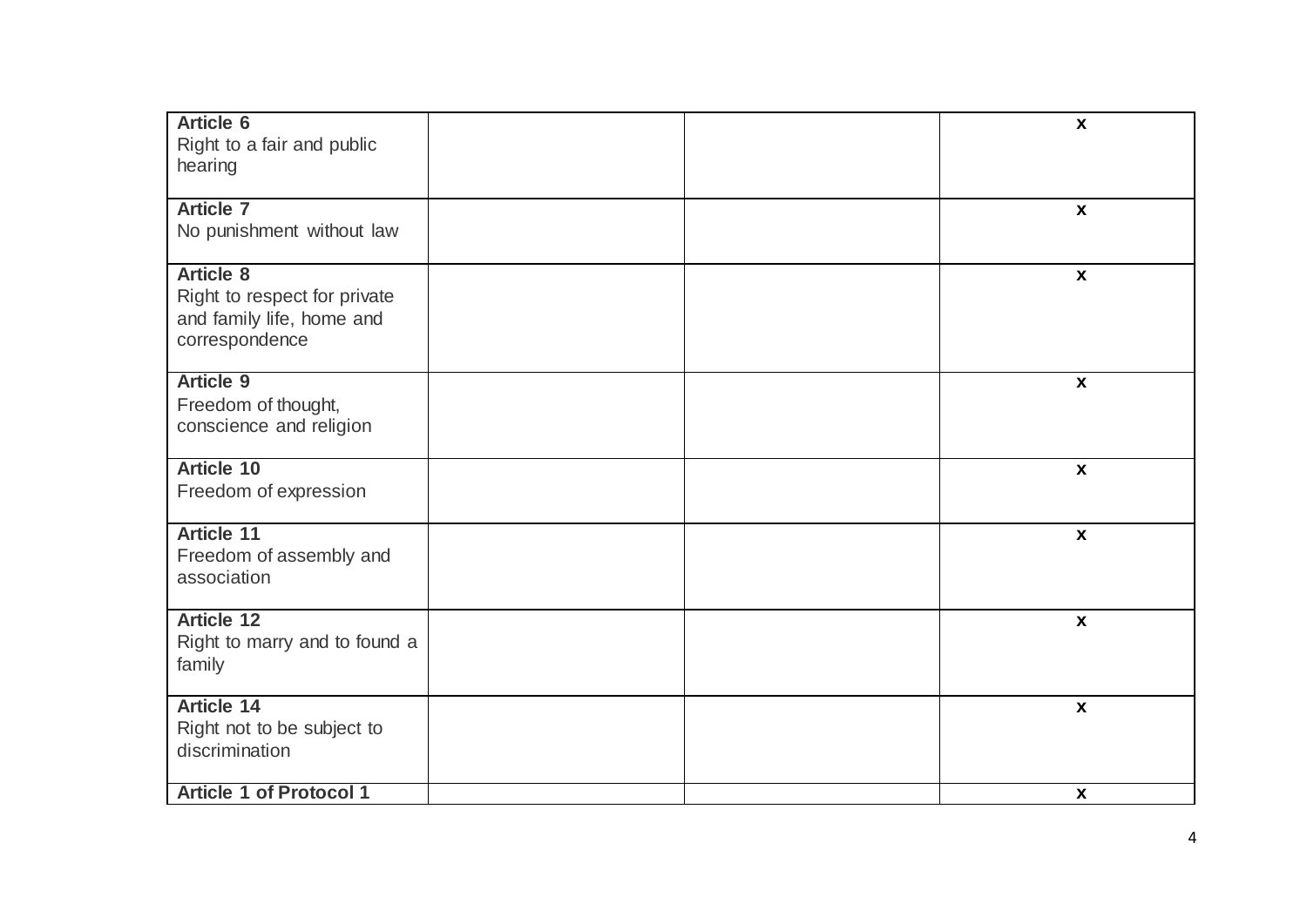| Protection of property                                                                |   |
|---------------------------------------------------------------------------------------|---|
| <b>Article 2 of Protocol 1</b><br>Right to education                                  | х |
|                                                                                       |   |
| <b>Article 3 of Protocol 1</b><br>Right to free elections                             | х |
| For each negative impact identified above, please state your mitigating actions below |   |
| N/A                                                                                   |   |

#### **3. Children's Rights**

The United Nations Convention has 54 articles that cover all aspects of a child's life and set out the civil, political, economic, social and cultural rights that all children everywhere are entitled to. It also explains how adults and governments must work together to make sure all children can enjoy all their rights.

Children's rights apply to every child/young person under the age of 18 and to adults still eligible to receive a "children's service" (e.g. care leavers aged 18 – 25 years old).

Identify all Articles of the United Nations Convention on the Rights of the Child [\(UNCRC\)](https://www.unicef.org.uk/wp-content/uploads/2010/05/UNCRC_summary-1.pdf) and [Optional Protocols](https://www.togetherscotland.org.uk/about-childrens-rights/un-convention-on-the-rights-of-the-child/optional-protocols/) which are relevant to your proposal.

| Negative impact<br><b>impact</b><br>Neutral impact<br>'OSITIV <del>e</del> . |
|------------------------------------------------------------------------------|
|------------------------------------------------------------------------------|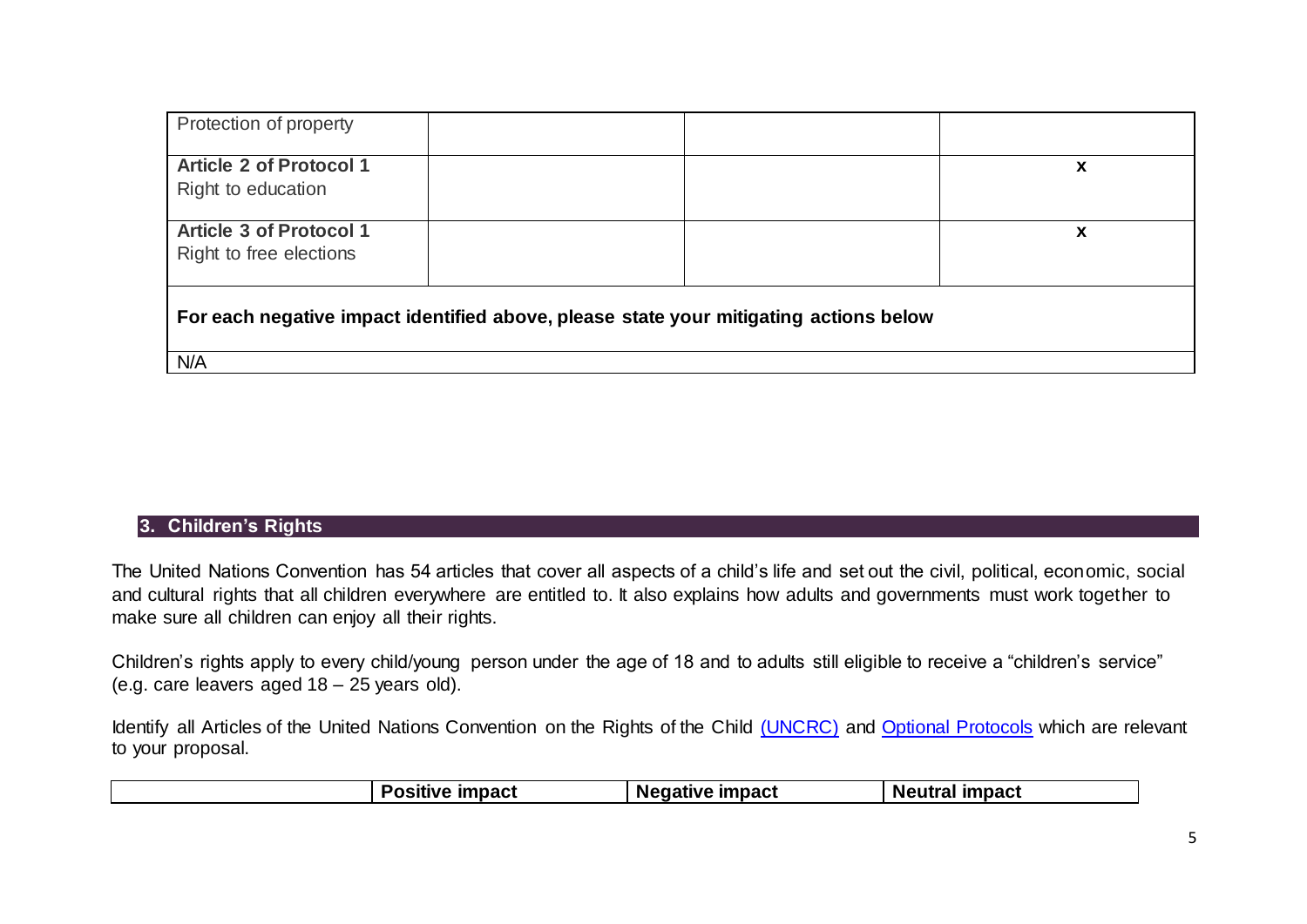| <b>Article 1</b>                                        |  | $\boldsymbol{\mathsf{X}}$ |
|---------------------------------------------------------|--|---------------------------|
| definition of the child                                 |  |                           |
| <b>Article 2</b>                                        |  | $\pmb{\mathsf{X}}$        |
| non-discrimination                                      |  |                           |
| <b>Article 3</b>                                        |  | $\boldsymbol{\mathsf{X}}$ |
| best interests of the child                             |  |                           |
| <b>Article 4</b>                                        |  | $\pmb{\mathsf{X}}$        |
| implementation of the                                   |  |                           |
| convention                                              |  |                           |
| <b>Article 5</b>                                        |  | $\boldsymbol{\mathsf{X}}$ |
| parental guidance and a child's                         |  |                           |
|                                                         |  |                           |
| <b>Article 6</b>                                        |  | $\boldsymbol{\mathsf{X}}$ |
| life, survival and development                          |  |                           |
| <b>Article 7</b>                                        |  | $\boldsymbol{\mathsf{X}}$ |
| birth registration, name,                               |  |                           |
|                                                         |  |                           |
| <b>Article 8</b>                                        |  | $\mathbf{x}$              |
| protection and preservation                             |  |                           |
|                                                         |  |                           |
| evolving capacities<br>nationality, care<br>of identity |  |                           |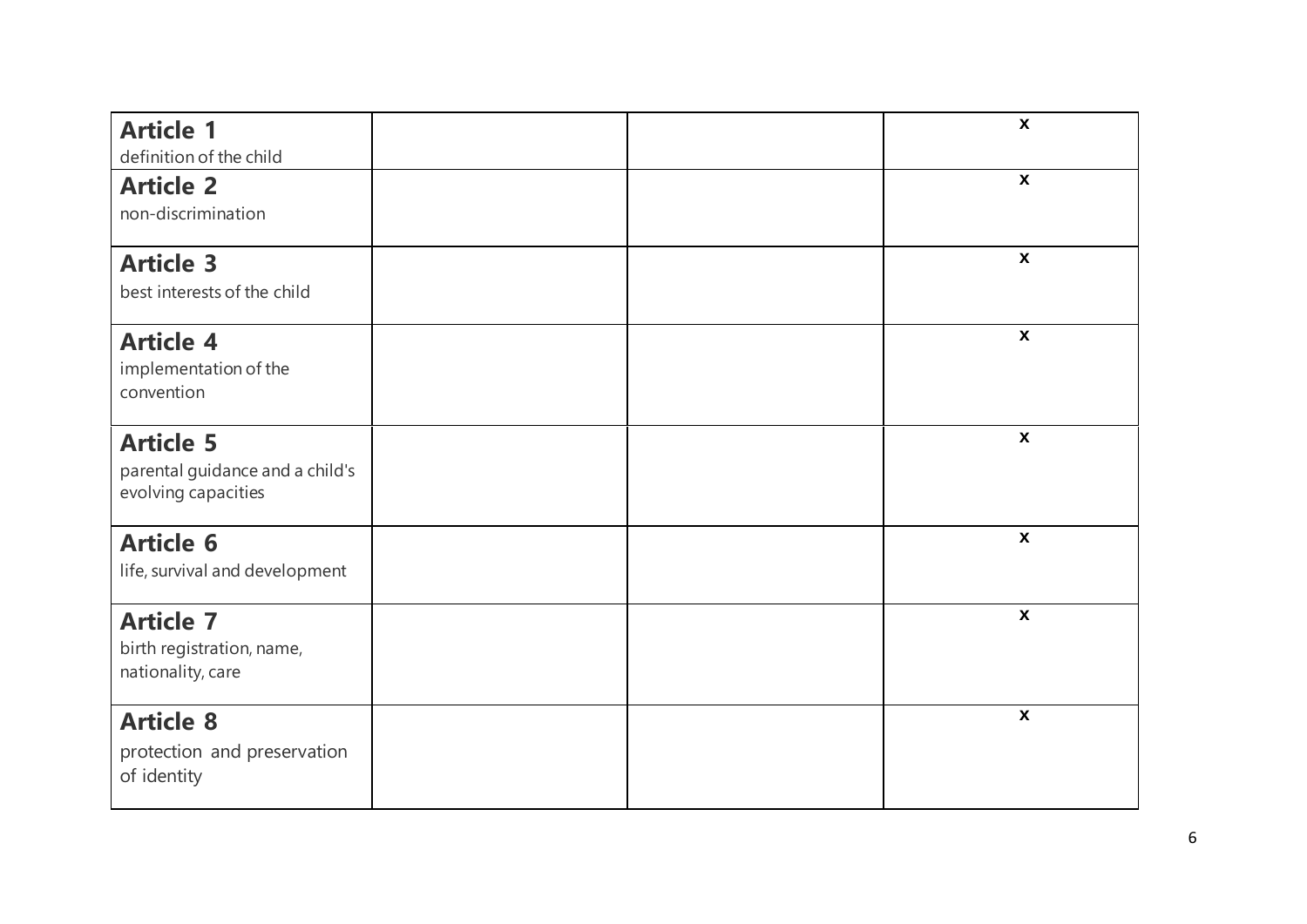| <b>Article 9</b><br>separation from parents                     |  | $\boldsymbol{\mathsf{x}}$ |
|-----------------------------------------------------------------|--|---------------------------|
| <b>Article 10</b><br>family reunification                       |  | $\mathbf{x}$              |
| <b>Article 11</b><br>abduction and non-return of<br>children    |  | $\mathbf{x}$              |
| <b>Article 12</b><br>respect for the views of the<br>child      |  | $\boldsymbol{\mathsf{x}}$ |
| <b>Article 13</b><br>freedom of expression                      |  | $\pmb{\chi}$              |
| <b>Article 14</b><br>freedom of thought, belief<br>and religion |  | $\boldsymbol{\mathsf{x}}$ |
| <b>Article 15</b><br>freedom of association                     |  | $\pmb{\mathsf{X}}$        |
| <b>Article 16</b><br>right to privacy                           |  | $\pmb{\chi}$              |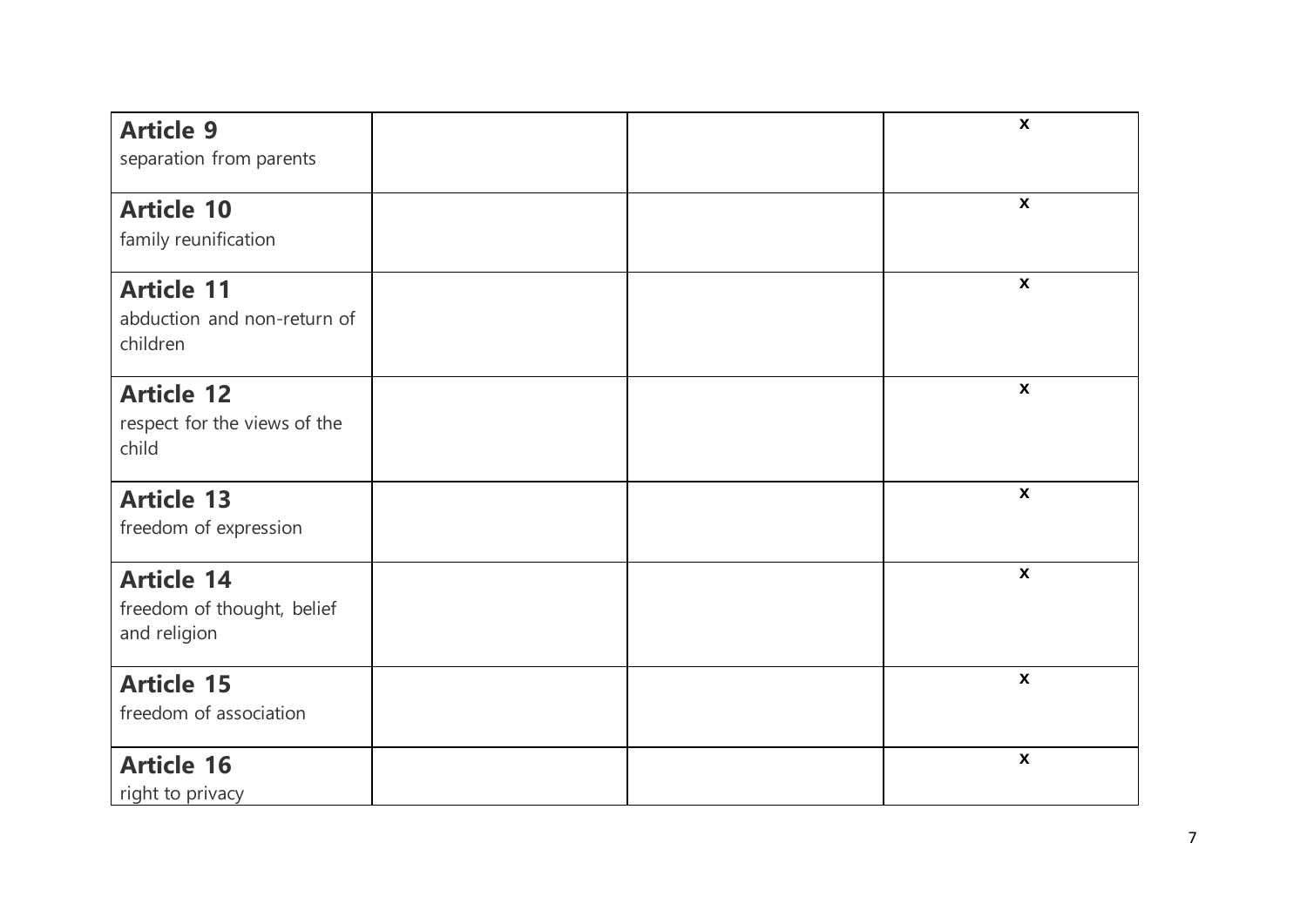| <b>Article 17</b><br>access to information from<br>the media           |  | $\boldsymbol{x}$          |
|------------------------------------------------------------------------|--|---------------------------|
| <b>Article 18</b><br>parental responsibilities and<br>state assistance |  | $\boldsymbol{\mathsf{X}}$ |
| <b>Article 19</b><br>protection from violence,<br>abuse and neglect    |  | $\boldsymbol{\mathsf{X}}$ |
| <b>Article 20</b><br>children unable to live with<br>their family      |  | $\boldsymbol{\mathsf{X}}$ |
| <b>Article 21</b><br>adoption                                          |  | $\pmb{\mathsf{X}}$        |
| <b>Article 22</b><br>refugee children                                  |  | $\boldsymbol{\mathsf{X}}$ |
| <b>Article 23</b><br>children with a disability                        |  | $\pmb{\mathsf{X}}$        |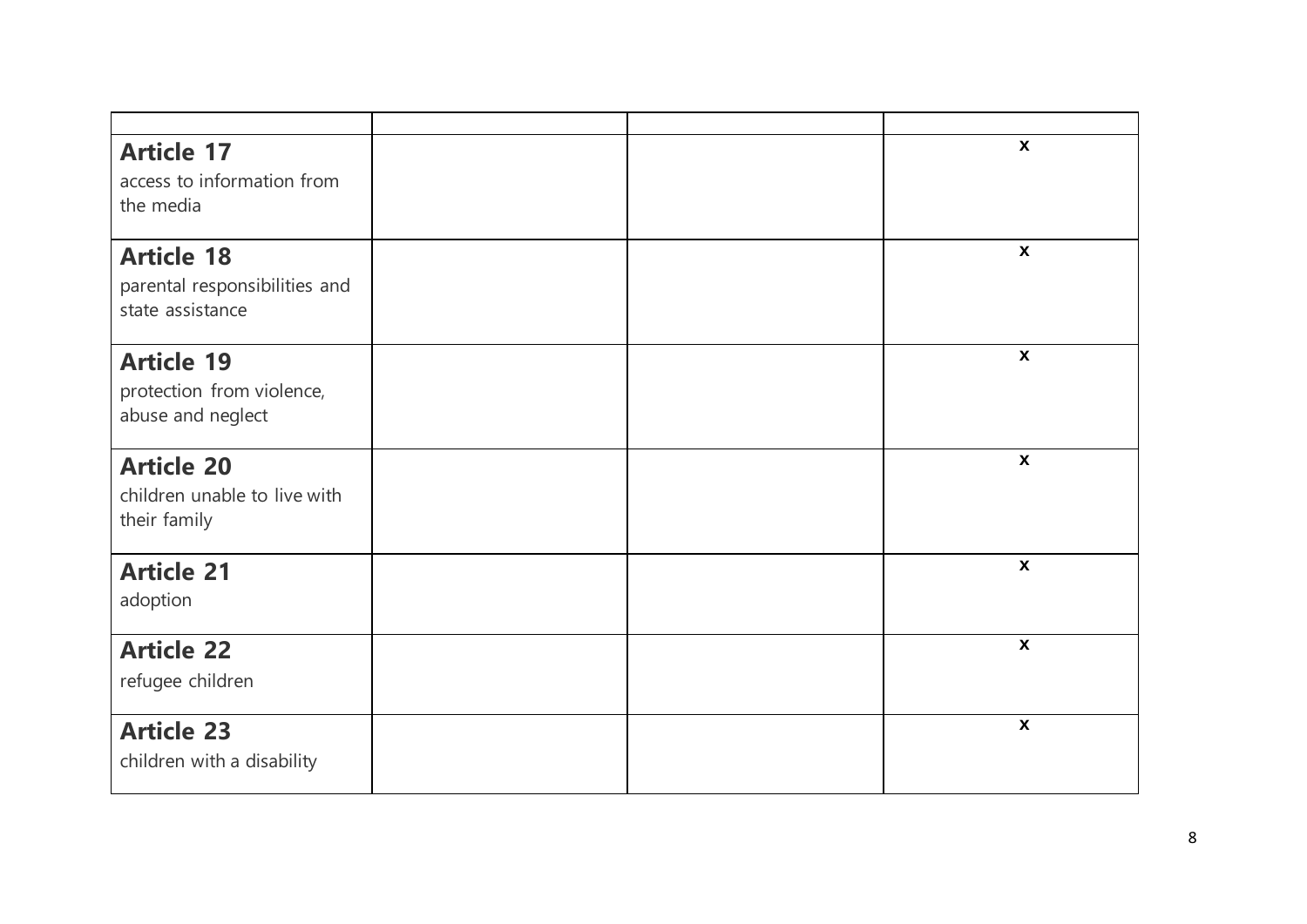| <b>Article 24</b><br>health and health services                     |  | $\boldsymbol{x}$          |
|---------------------------------------------------------------------|--|---------------------------|
| <b>Article 25</b><br>review of treatment in care                    |  | $\boldsymbol{x}$          |
| <b>Article 26</b><br>social security                                |  | $\boldsymbol{x}$          |
| <b>Article 27</b><br>adequate standard of living                    |  | $\boldsymbol{x}$          |
| <b>Article 28</b><br>right to education                             |  | $\boldsymbol{x}$          |
| <b>Article 29</b><br>goals of education                             |  | $\boldsymbol{\mathsf{x}}$ |
| <b>Article 30</b><br>children from minority or<br>indigenous groups |  | $\boldsymbol{\mathsf{x}}$ |
| <b>Article 31</b><br>leisure, play and culture                      |  | $\pmb{\mathsf{X}}$        |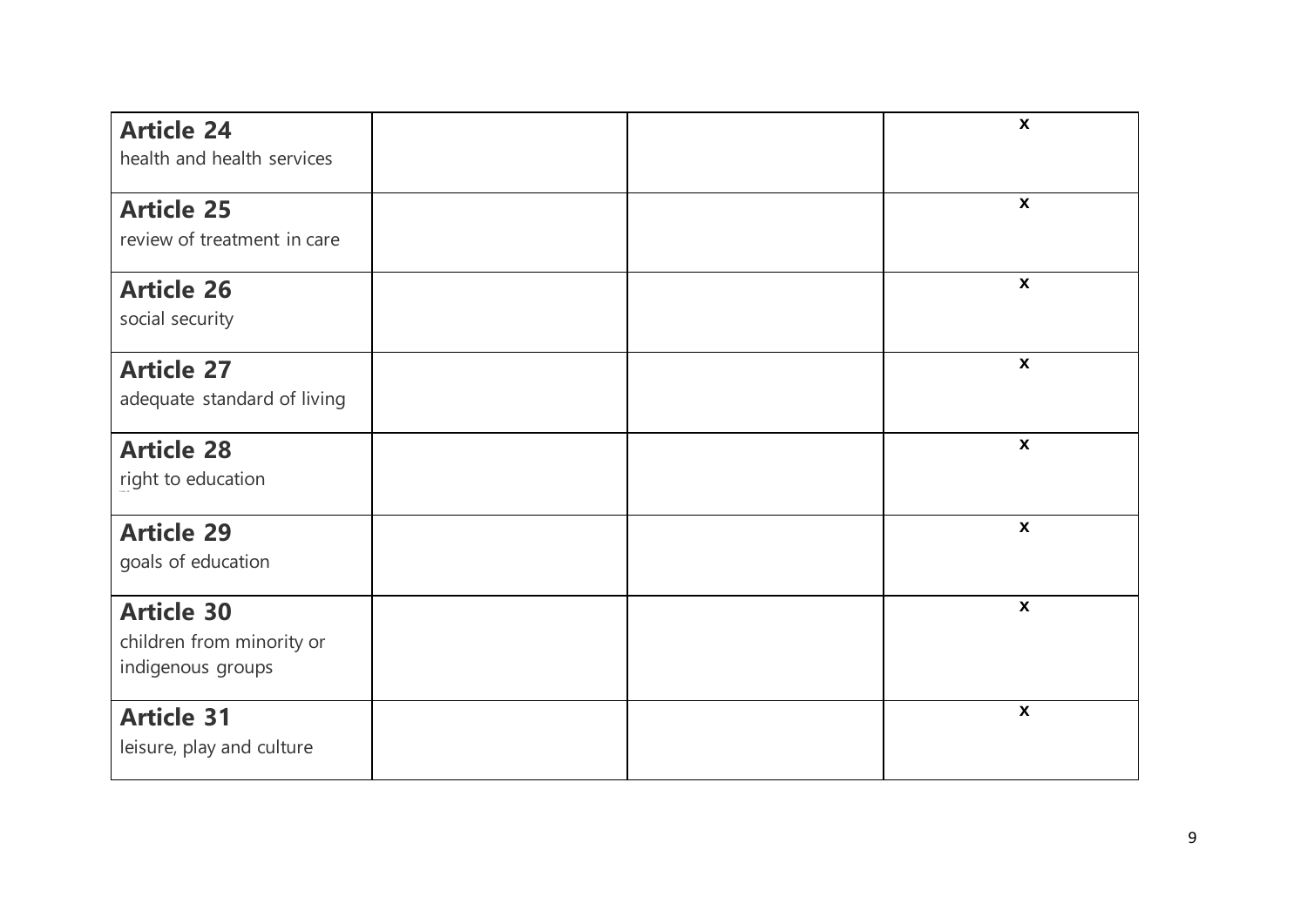| <b>Article 32</b>                                              |  | $\boldsymbol{\mathsf{x}}$ |
|----------------------------------------------------------------|--|---------------------------|
| child labour                                                   |  |                           |
| <b>Article 33</b>                                              |  | $\boldsymbol{\mathsf{X}}$ |
| drug abuse                                                     |  |                           |
| <b>Article 34</b><br>sexual exploitation                       |  | $\mathbf{x}$              |
| <b>Article 35</b><br>abduction, sale and<br>trafficking        |  | $\pmb{\chi}$              |
| <b>Article 36</b><br>other forms of exploitation               |  | $\boldsymbol{\mathsf{x}}$ |
| <b>Article 37</b><br>inhumane treatment and<br>detention       |  | $\pmb{\chi}$              |
| <b>Article 38</b><br>war and armed conflicts                   |  | $\boldsymbol{\mathsf{X}}$ |
| <b>Article 39</b><br>recovery from trauma and<br>reintegration |  | $\boldsymbol{\mathsf{X}}$ |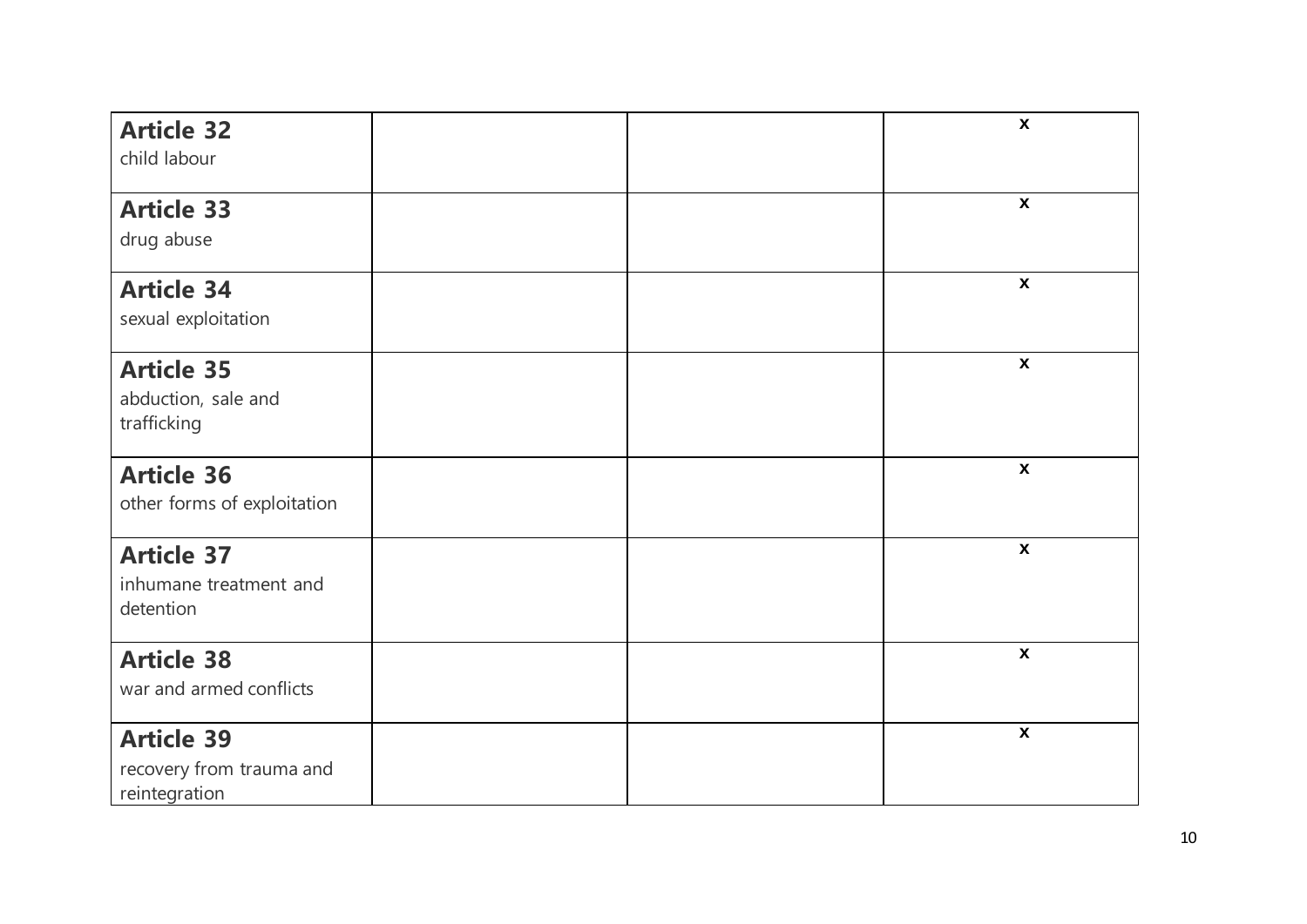| <b>Article 40</b>                                                                     |  | $\boldsymbol{x}$ |
|---------------------------------------------------------------------------------------|--|------------------|
|                                                                                       |  |                  |
| juvenile justice                                                                      |  |                  |
| <b>Article 41</b>                                                                     |  | X                |
| respect for higher national                                                           |  |                  |
| standards                                                                             |  |                  |
|                                                                                       |  |                  |
| <b>Article 42</b>                                                                     |  | X                |
| knowledge of rights                                                                   |  |                  |
| <b>Optional</b>                                                                       |  |                  |
| Protocol on a                                                                         |  |                  |
| <b>Communications Procedure</b>                                                       |  |                  |
|                                                                                       |  |                  |
| For each negative impact identified above, please state your mitigating actions below |  |                  |
| N/A                                                                                   |  |                  |

## **4. Protected Characteristics**

Aberdeen City Council wants to ensure everyone is treated fairly. Explain what the positive and/or negative impacts of the proposal are on the [protected characteristics](https://www.equalityhumanrights.com/en/equality-act/protected-characteristics)

|                         | Positive<br>impact | Negative impact | impact<br>Neutral |
|-------------------------|--------------------|-----------------|-------------------|
| $N$ $\sim$<br><b>ru</b> |                    |                 | --                |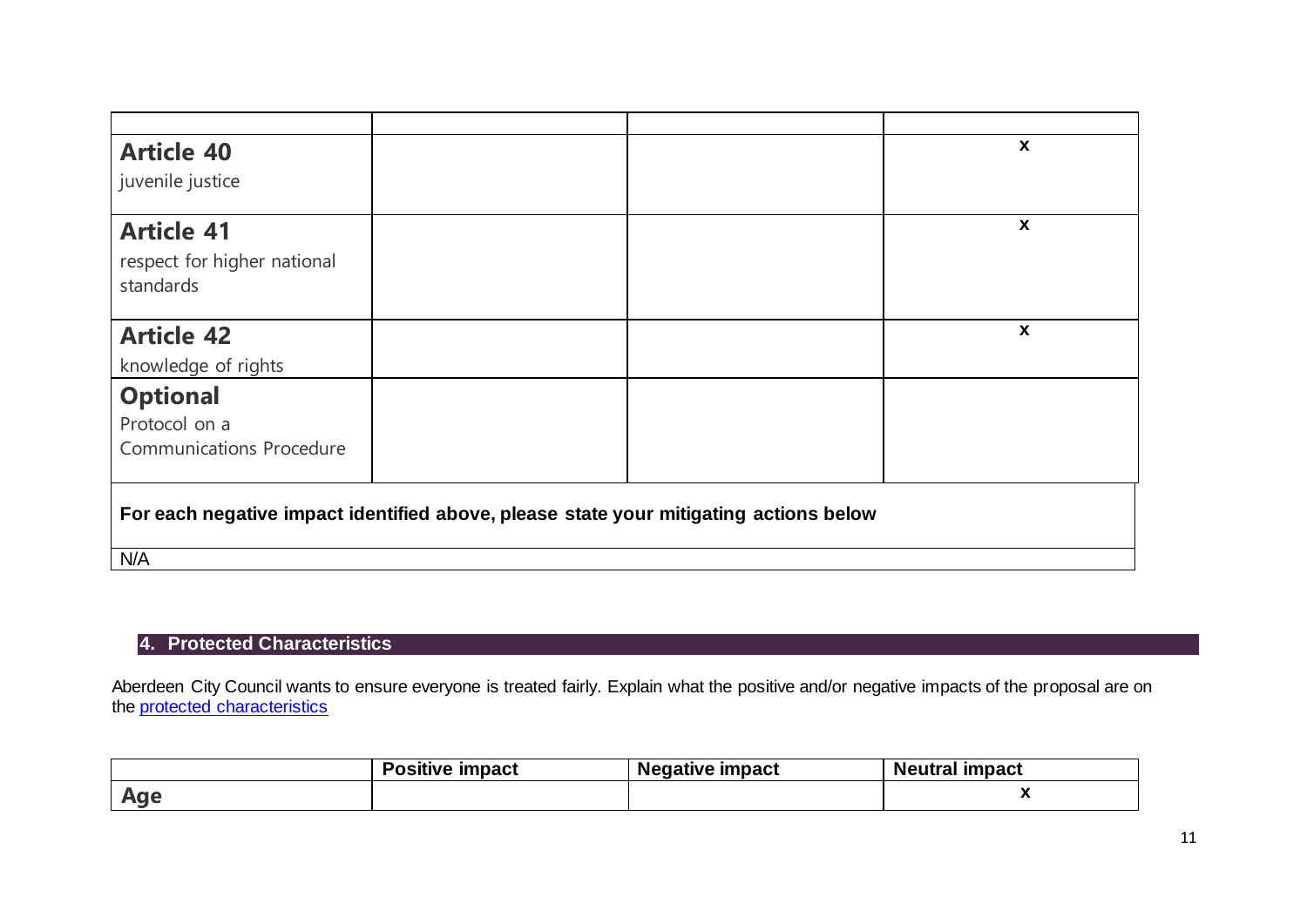| A person belonging to a<br>particular age (for example<br>32-year olds) or range of<br>ages (for example 18 to<br>30year olds). |  |                           |
|---------------------------------------------------------------------------------------------------------------------------------|--|---------------------------|
| <b>Disability</b>                                                                                                               |  | $\boldsymbol{x}$          |
| people with disabilities / long<br>standing conditions                                                                          |  |                           |
| <b>Race (including Gypsy /</b>                                                                                                  |  | $\boldsymbol{\mathsf{x}}$ |
| <b>Travellers)</b>                                                                                                              |  |                           |
| people from minority ethnic                                                                                                     |  |                           |
| communities and different                                                                                                       |  |                           |
| racial backgrounds                                                                                                              |  |                           |
| <b>Religion or belief</b>                                                                                                       |  | $\boldsymbol{\mathsf{x}}$ |
| people with different religion                                                                                                  |  |                           |
| and belief to include those<br>with no beliefs                                                                                  |  |                           |
|                                                                                                                                 |  |                           |
| <b>Sex - Gender identity</b>                                                                                                    |  | $\boldsymbol{\mathsf{X}}$ |
| men or women, boys and                                                                                                          |  |                           |
| girls                                                                                                                           |  |                           |
| <b>Pregnancy and</b>                                                                                                            |  | $\boldsymbol{\mathsf{X}}$ |
| maternity                                                                                                                       |  |                           |
| women who are pregnant                                                                                                          |  |                           |
| and / or on maternity leave                                                                                                     |  |                           |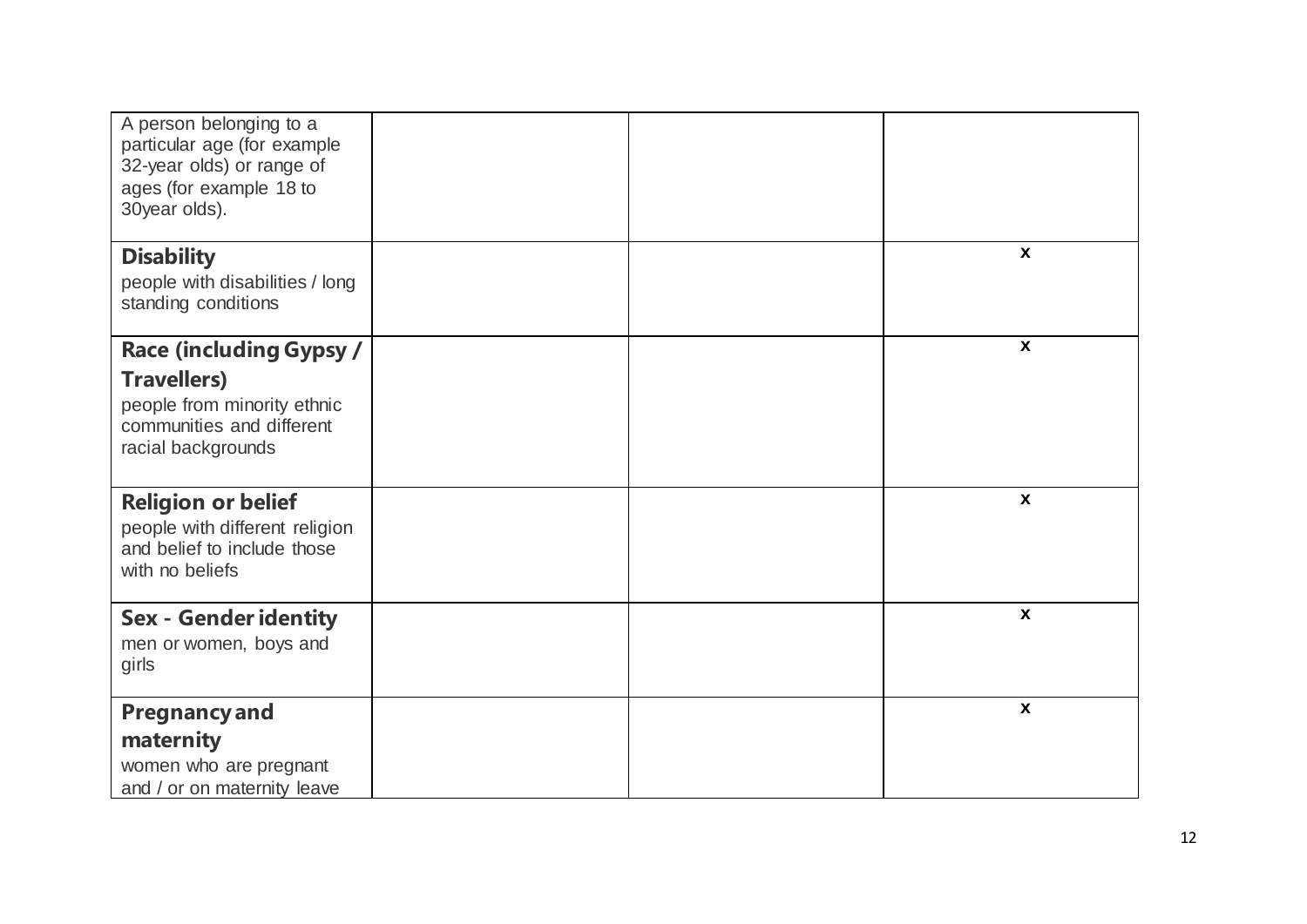| <b>Sexual orientation</b><br>lesbian, gay, bisexual,<br>heterosexual / straight                                                   |  | $\boldsymbol{\mathsf{x}}$ |
|-----------------------------------------------------------------------------------------------------------------------------------|--|---------------------------|
| <b>Gender reassignment -</b>                                                                                                      |  | $\boldsymbol{\mathsf{x}}$ |
| <b>Trans/Transgender</b><br>anybody whose gender<br>identity / expression is<br>different to the sex assigned<br>to them at birth |  |                           |
| <b>Marriage and civil</b>                                                                                                         |  | $\boldsymbol{\mathsf{x}}$ |
| partnership<br>people who are married or in<br>a civil partnership                                                                |  |                           |
| For each negative impact identified above, please state your mitigating actions below                                             |  |                           |
| N/A                                                                                                                               |  |                           |

**How does this proposal contribute to the [Public Sector Equality Duty](https://www.equalityhumanrights.com/en/advice-and-guidance/public-sector-equality-duty) to eliminate discrimination, harassment and victimisation, advance equality of opportunity and foster good relations?** 

 $\mathbf{I}$ 

The first guidance document **'Guide to Planning Consent for the Aberdeen Inner-City Multis'** approved by the PDMC committee in August 2021, was informed by external engagement and consultation which allowed its content to be the basis for interested party scrutiny and involvement in order to be able to shape the guidance document. Engagement and consultation will provide a mechanism to foster good working relations with owners, tenants and interested parties as well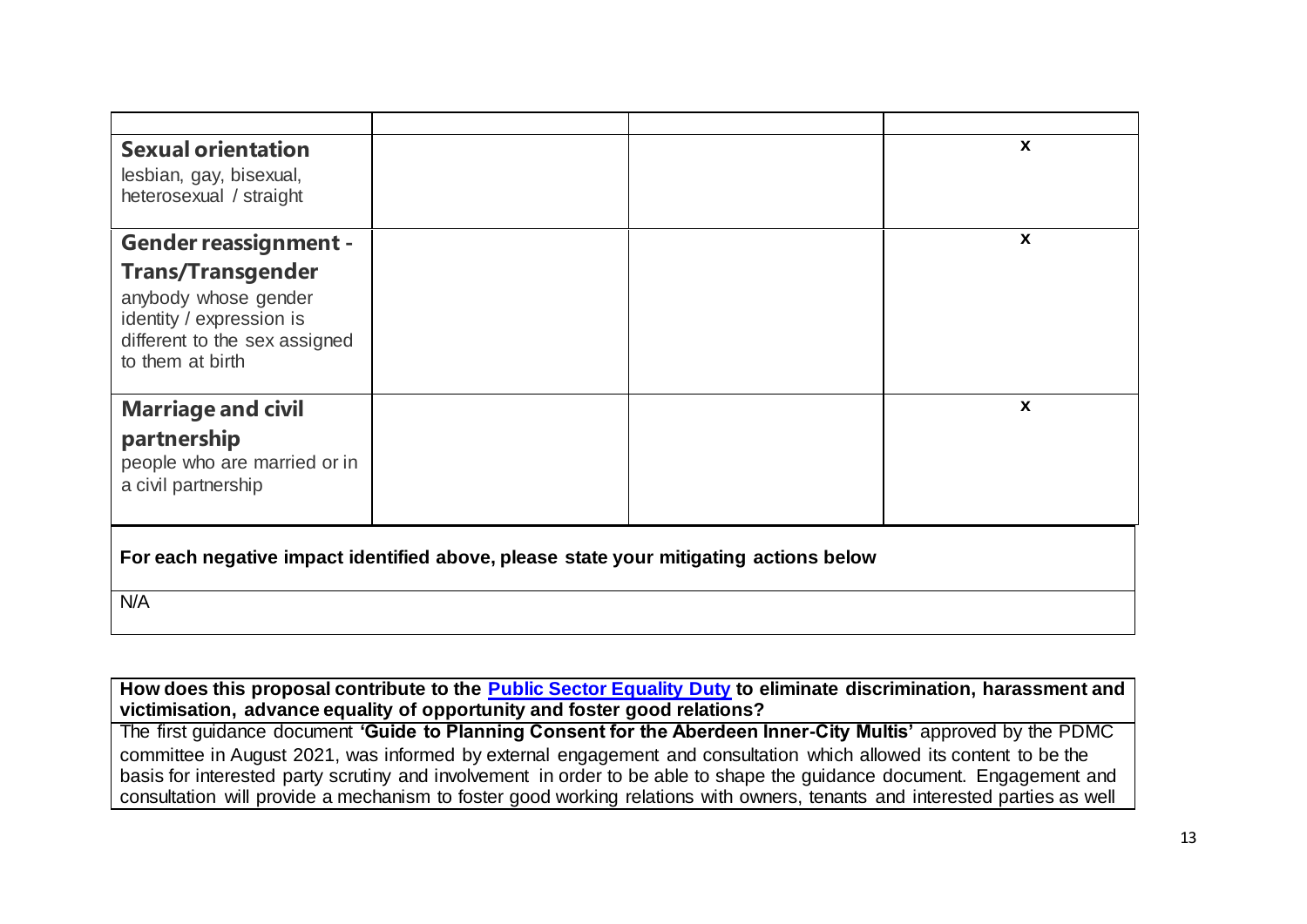as constituted groups to have ownership of policies and advice that shape Aberdeen. The current proposal for a revised guidance document reflects changes to the list description of these listed buildings by Historic Environment Scotland. Under the terms of the Local Government (Scotland) Act 2003 we aim to provide a Best value approach to our service design and the resources that we have in order to provide customer service excellence better meeting the needs and expectations of our customers.

#### **How does this proposal contribute to the Council's [Equality Outcomes](https://www.aberdeencity.gov.uk/sites/default/files/2017-10/Equality_Outcomes_and_Mainstreaming_Report_2017-21.pdf) ?**

Mainstreamed Equality Principles 1: An informed community

The approval of the revised guidance document would contribute to the equality principle- an informed community in a city whose built environment continually offers scope for an improved quality of life.

#### **5. Consultation**

| <b>5.1 Consultation</b><br>Have you undertaken any of form of consultation with any<br>of the affected groups? | <b>Yes</b><br><b>No</b><br>Public consultation was carried out in 2021 for a period of six<br>weeks. The current proposal seeks approval for amendments<br>to the guidance document that was previously approved by the<br>PDMC committee in August 2021 to reflect changes to the<br>listing description by HES. As such no further public<br>consultation has been carried out. |
|----------------------------------------------------------------------------------------------------------------|-----------------------------------------------------------------------------------------------------------------------------------------------------------------------------------------------------------------------------------------------------------------------------------------------------------------------------------------------------------------------------------|
| Describe the consultation processes/methods undertaken                                                         | N/A                                                                                                                                                                                                                                                                                                                                                                               |
| and the number of participants/respondents                                                                     |                                                                                                                                                                                                                                                                                                                                                                                   |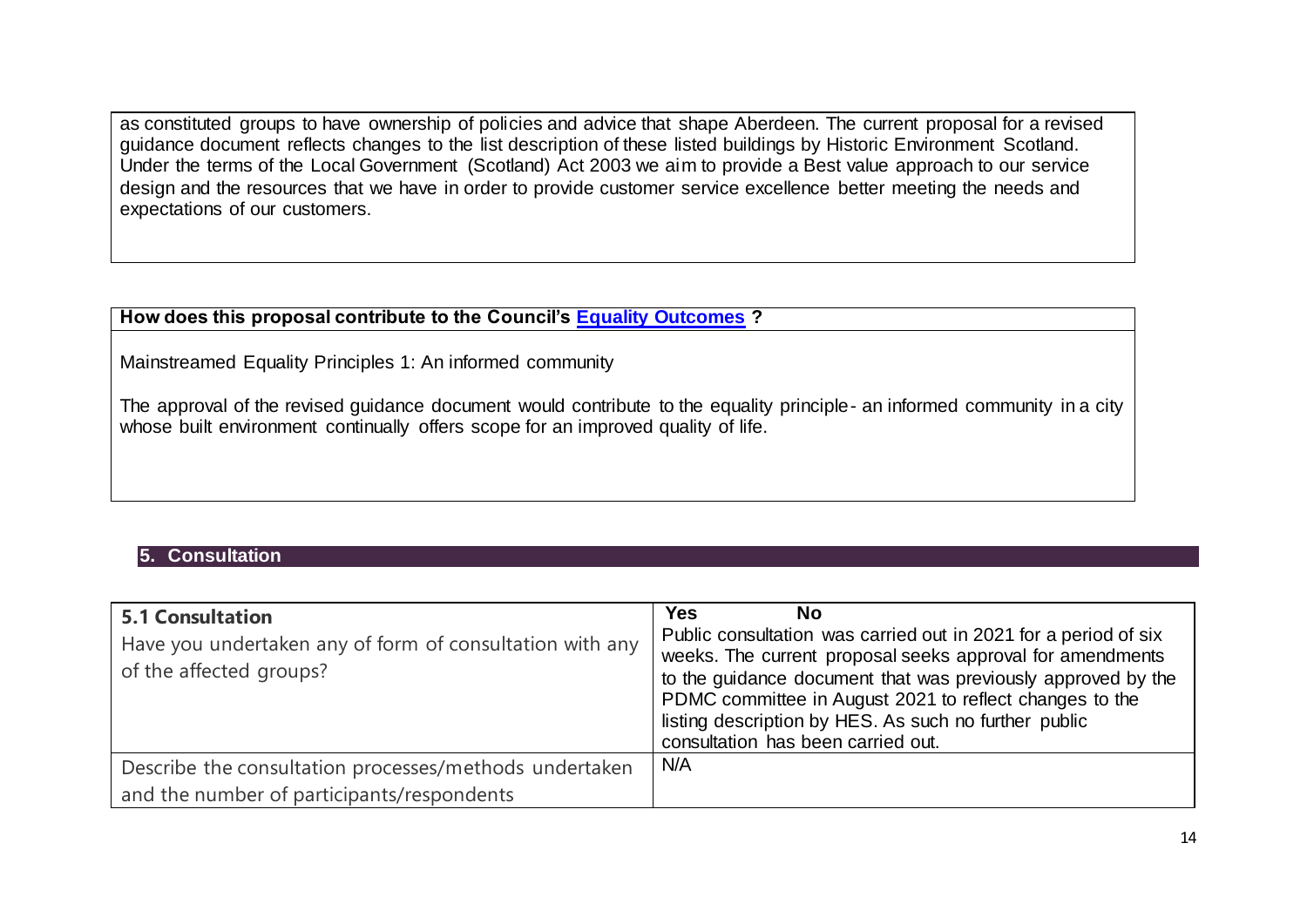| What impact(s) has the consultation had upon your                                                                          | N/A                                                    |
|----------------------------------------------------------------------------------------------------------------------------|--------------------------------------------------------|
| proposal?                                                                                                                  |                                                        |
|                                                                                                                            |                                                        |
| <b>5.2 Evidence</b>                                                                                                        |                                                        |
| List below the evidence that has been used in this assessment.                                                             |                                                        |
| Internal data:                                                                                                             | Committee report internal consultation responses to be |
| This can be from customer satisfaction surveys, equality<br>monitoring data, customer complaints and cluster specific data | considered and actioned as necessary.                  |
| Consultations with officers or partner organisations:                                                                      | Committee report internal consultation                 |
|                                                                                                                            |                                                        |
| External data:                                                                                                             | Historic Environment Scotland (HES) amended list       |
| E.g. Available statistics, census or research data                                                                         | description                                            |
| Other (please state)                                                                                                       | N/A                                                    |

## **6. Fairer Scotland Duty (Socio- economic disadvantage)**

Will this proposal have an impact on the [socio-economic inequalities?](https://www.gov.scot/publications/fairer-scotland-duty-interim-guidance-public-bodies/pages/2/) (For strategic proposals).

This guidance is not considered a strategic proposal, so this section is not applicable.

| <b>Mitigation</b>                                      |
|--------------------------------------------------------|
| If a negative impact has been identified, what options |
| have you considered to modify the proposal or          |
| mitigate the impact?                                   |
|                                                        |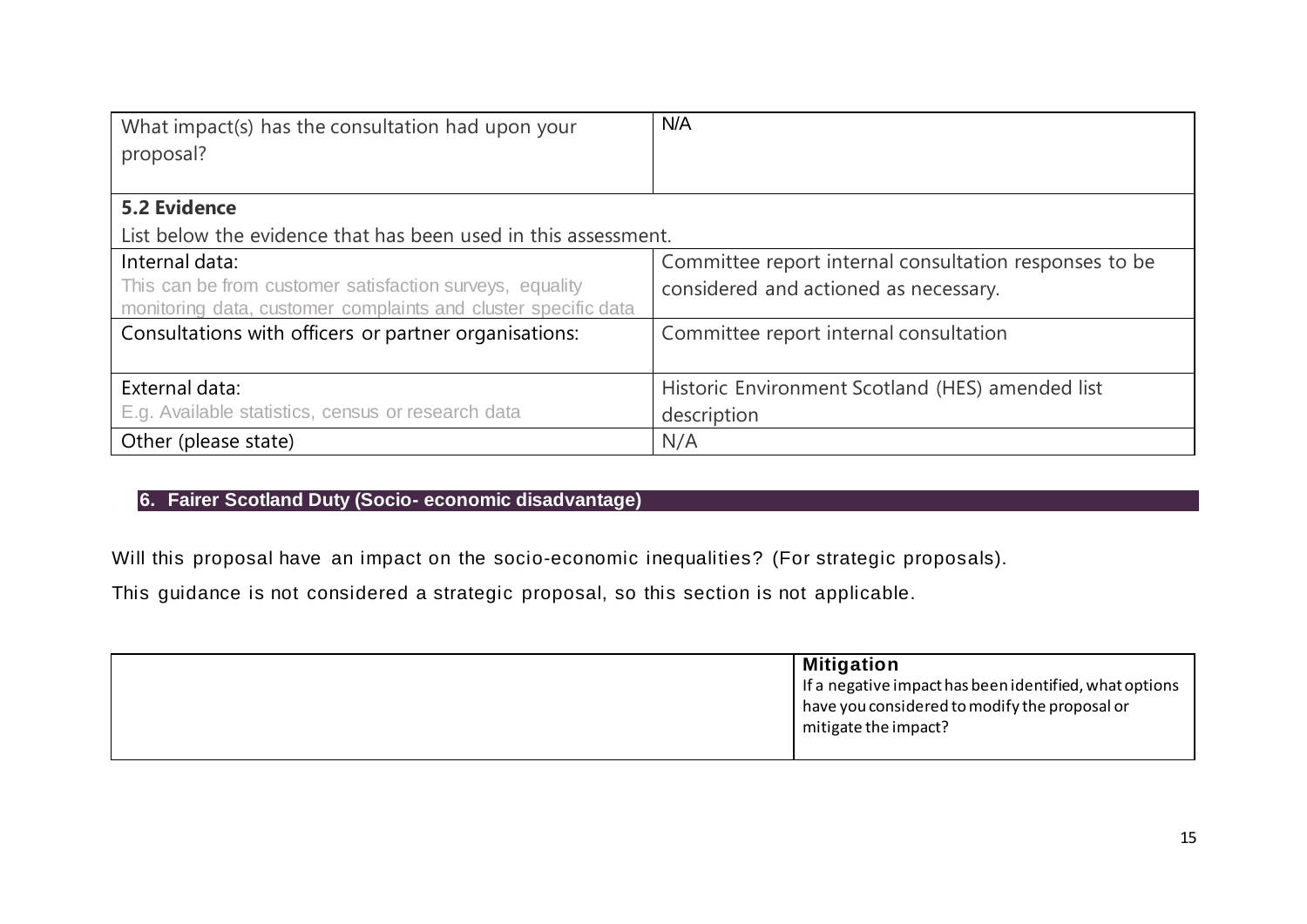| 6.1<br>Low income / income poverty $-$ those who cannot<br>afford regular bills, food, clothing payments.   | Yes        | N/A |
|-------------------------------------------------------------------------------------------------------------|------------|-----|
|                                                                                                             | <b>No</b>  |     |
| 6.2<br>Low and/or no wealth – those who can meet basic<br>living costs but have no savings for unexpected   | Yes        | N/A |
| spend or provision for the future                                                                           | <b>No</b>  |     |
| 6.3<br>Material deprivation – those who cannot access<br>basic goods and services, unable to repair/replace | Yes        | N/A |
| broken electrical goods, heat their homes or access<br>to leisure or hobbies                                | <b>No</b>  |     |
| 6.4<br>Area deprivation - consider where people live (rural<br>areas) and where they work (accessibility of | <b>Yes</b> | N/A |
| transport)                                                                                                  | <b>No</b>  |     |
| 6.5<br>Socio-economic background - social class, parents'<br>education, employment, income.                 | Yes        | N/A |
|                                                                                                             | <b>No</b>  |     |